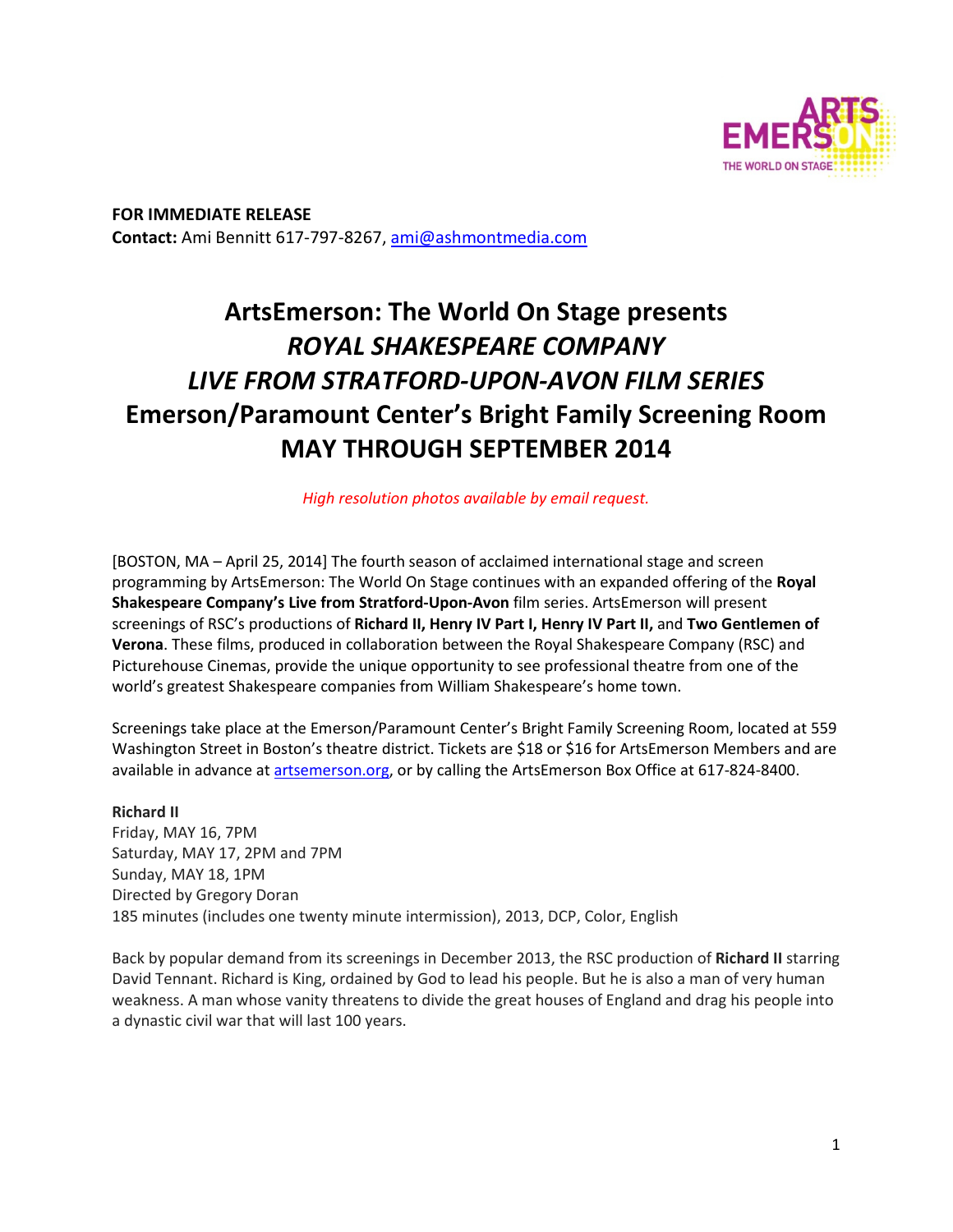**Henry IV Part I**  Friday, JUN 27, 7PM Saturday, JUN 28, 2PM and 7PM Sunday, JUN 29, 1PM Directed by Gregory Doran 180 minutes, DCP, Color, English

With his crown under threat from enemies both foreign and domestic, **Henry IV** prepares for warin part one of this epic and thrilling production. RSC acting greats Antony Sher and Jasper Britton take on the infamous and legendary roles of Falstaff (Sher) and King Henry IV (Britton).

<mark>-------------------------</mark>

**Henry IV Part II**  Friday, July 18, 7PM Saturday, July 19, 2PM and 7PM Sunday, July 20, 1PM Directed by Gregory Doran 180 minutes, DCP, Color, English

The saga continues in Royal Shakespeare Company's production of **Henry IV Part II**. An uprising is on the horizon and King Henry's health is failing. This heartbreaking conclusion featuring RSC favorite Alex Hassell in the conflicted Prince Hall struggling with duty verses loyalty.

‐‐‐‐‐‐‐‐‐‐‐‐‐‐‐‐‐‐‐‐‐‐‐‐‐‐‐‐

**Two Gentleman of Verona**  Friday, September 19, 7PM Saturday, September 20, 2PM and 7PM Sunday, September 21, 1PM Directed by Simon Godwin 180 minutes, DCP, Color, English

For the first time in almost 50 years, Royal Shakespeare Company performs the entirety of Shakespeare's exuberant romantic comedy, **Two Gentleman of Verona**. Valentine and Proteus are best friends until they fall in love with the same girl. At the helm of this production is Royal Court Theater Associate Director Simon Godwin making his Royal Shakespeare Company directorial debut.

## **About Royal Shakespeare Company Live Stratford-Upon-Avon**

Shakespeare has been performed and celebrated in Stratford for centuries and the RSC has trained generations of the very best theatre makers since the Company was founded in 1961. They pioneer contemporary approaches to Shakespeare's plays, as well as stage the work of those who inspired him and the work of today's playwrights. The RSC Ensemble is generously supported by The Gatsby Charitable Foundation and The Kovner Foundation. For more information visit http://www.rsc.org.uk/.